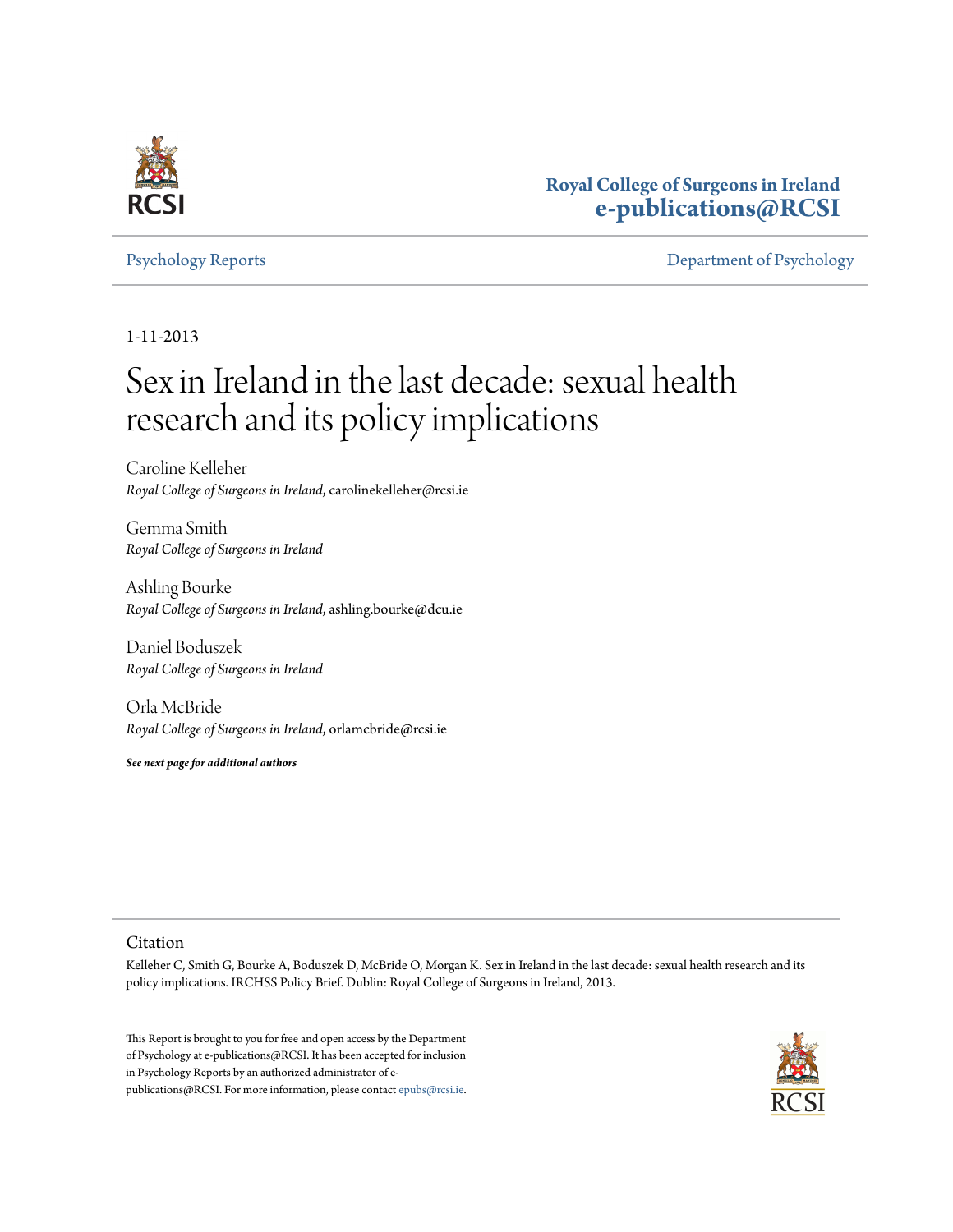#### **Authors**

Caroline Kelleher, Gemma Smith, Ashling Bourke, Daniel Boduszek, Orla McBride, and Karen Morgan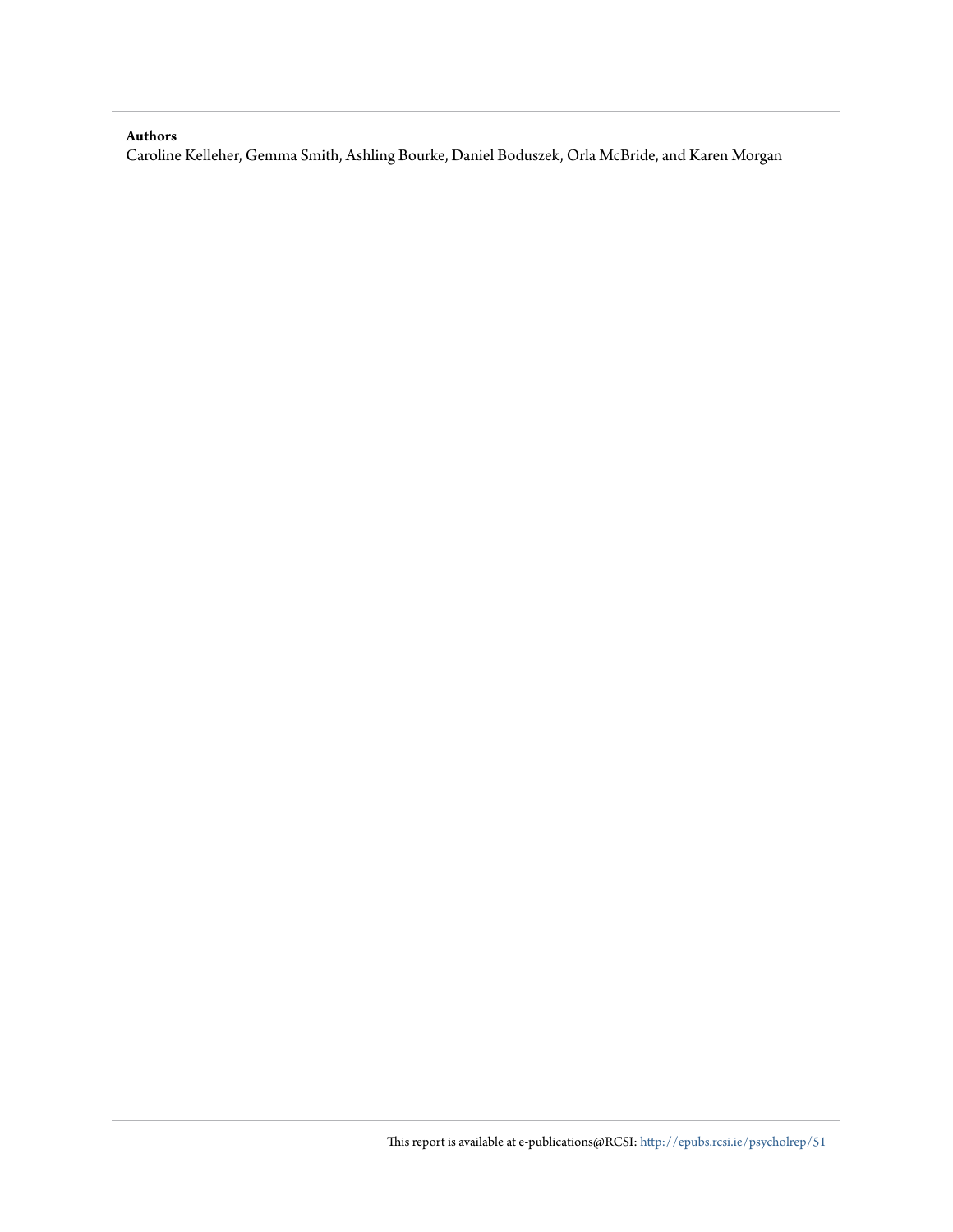# — Use Licence —

#### **Attribution-Non-Commercial-ShareAlike 1.0**

#### **You are free:**

• to copy, distribute, display, and perform the work.

• to make derivative works.

#### **Under the following conditions:**

• Attribution — You must give the original author credit.

• Non-Commercial — You may not use this work for commercial purposes.

• Share Alike — If you alter, transform, or build upon this work, you may distribute the resulting work only under a licence identical to this one.

For any reuse or distribution, you must make clear to others the licence terms of this work. Any of these conditions can be waived if you get permission from the author.

Your fair use and other rights are in no way affected by the above.

This work is licenced under the Creative Commons Attribution-Non-Commercial-ShareAlike License. To view a copy of this licence, visit:

#### **URL (human-readable summary):**

• <http://creativecommons.org/licenses/by-nc-sa/1.0/>

#### **URL (legal code):**

• <http://creativecommons.org/worldwide/uk/translated-license>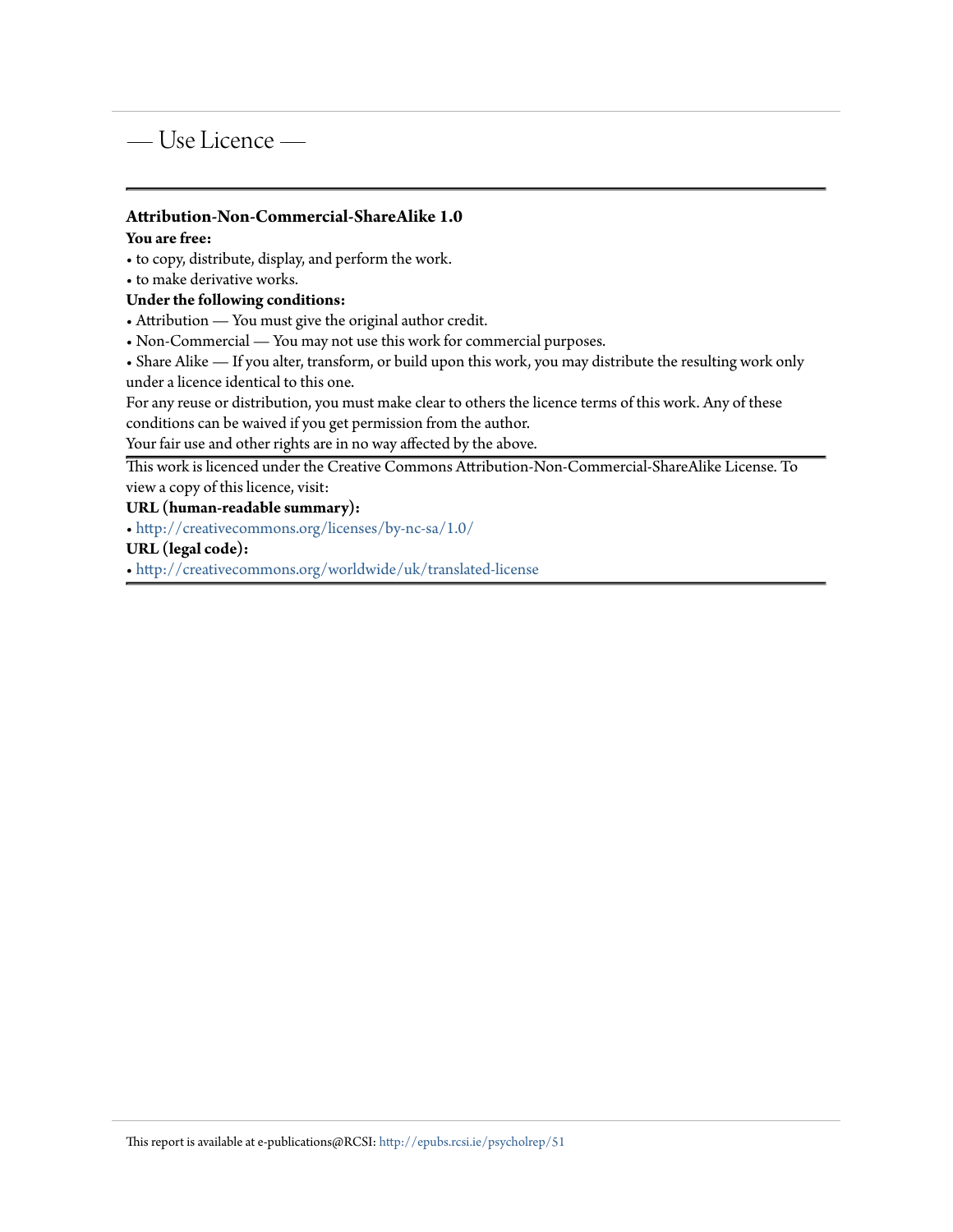

# SEX IN IRELAND IN THE LAST DECADE: SEXUAL HEALTH RESEARCH AND ITS POLICY IMPLICATIONS

**RCSI** DEVELOPING HEALTHCARE LEADERS WHO MAKE A DIFFERENCE WORLDWIDE

### SEX IN IRELAND IN THE LAST DECADE

There has been significant investment in sexual health research in Ireland over the last decade. Researchers at the Royal College of Surgeons in Ireland (RCSI) have been involved in the three national, cross-sectional, general sexual health surveys, involving 13,000 adults, that have been conducted in Ireland since 2003\*. The first was The Irish Contraception and Crisis Pregnancy (ICCP) Study 2003 (ICCP-2003)<sup>1</sup>, which was designed to establish nationally-representative data on current attitudes, knowledge and experience of contraception, crisis pregnancy and related services in Ireland. This was followed, in 2006, by The Irish Study of Sexual Health and Relationships (ISSHR)<sup>2</sup>, which was designed to build a representative and reliable picture of sex and sexual behaviour in Ireland, including levels of sexual knowledge. Most recently, The Irish Contraception and Crisis Pregnancy Study 2010 (ICCP-2010)<sup>3</sup>, was a repeat of the earlier ICCP study, providing an important opportunity to explore trends over time.

This brief is based on a research project conducted in 2012 entitled: 'Exploring trends in sexual activity, contraceptive use, and pregnancy experiences in Ireland: a secondary analysis of national survey data from the last decade' which was designed to review the state of current knowledge in the area of sexual health, with the aim of informing policy and identifying future research directions. Four main research questions were explored:

- 1. Who is talking to their children about sex?
- 2. Does sex education have an impact on age and contraception use at first sex?
- 3. Who has experienced a crisis pregnancy in Ireland?
- 4. Who has ever had an STI and/or HIV test?

Suitable participants and variables across datasets were identified and extracted for analysis. All participants were younger adults aged 18-45 years. Further methodological details are available on request from carolinekelleher@rcsi.ie

\*RCSI also completed a separate, related national survey of sexual violence in 2001 (SAVI: Sexual Abuse & Violence in Ireland)4

#### QUESTION 1: Who is talking to their children about sex?

#### What we know

Parental involvement in sex education can serve to reinforce, and often supplement, key messages received about sex in school<sup>5</sup> and can impact on their child's sexual health in the future<sup>6</sup>. Recent national research found that fewer parents surveyed in 2010 have talked to their children about sex and related topics (70%) than those surveyed in 2003 (82%)<sup>3</sup>.

#### Parents included in our analysis

Parents (21–45 years) of a child/children aged 6 years or older at the time of the study (n=966) were included in analyses.

#### What we found

Parents who reported speaking to their children about sexual matters were more likely:

- > to be women
- > aged between 36–45 years,
- > to have a larger number of children

#### What this means

Best international evidence would suggest that sex education should begin at an early age, with age-appropriate and accurate information<sup>7</sup>. Continued efforts to encourage parents to be involved in educating their children about sex should target fathers, younger parents and those with a smaller number of

children (and most likely younger children). Given the key role of parents in sex education<sup>8</sup>, a stand-alone, national survey specifically designed to assess parental involvement in sex education, including the barriers and facilitators to that involvement, and the content and scope of information delivered, is needed. A more detailed discussion of this can be found elsewhere<sup>9</sup>. The HSE Crisis Pregnancy Programme has recently commissioned a qualitative study exploring factors that inhibit and enable communication about sexuality, relationships and growing up, between parents and primary school children. This could potentially inform a robust quantitative national study of parent's role in sex education which would provide a reliable evidence-base that would underpin this area.

#### QUESTION 2: Does sex education have an impact on age and contraception use at first sex?

#### What we know

Several studies suggest early first sex (i.e. before the legal age of consent, which is 17 years in Ireland) is associated with more risky sexual behaviours later in life, such as having a higher number of sexual partners, and gaps in contraception use10-11. Sex education appears to have a positive influence on first sex by delaying its occurrence and increasing contraceptive use on this occasion<sup>2</sup>,<sup>12</sup>. There is also some evidence, although not definitive, that sex education can have a long-term positive impact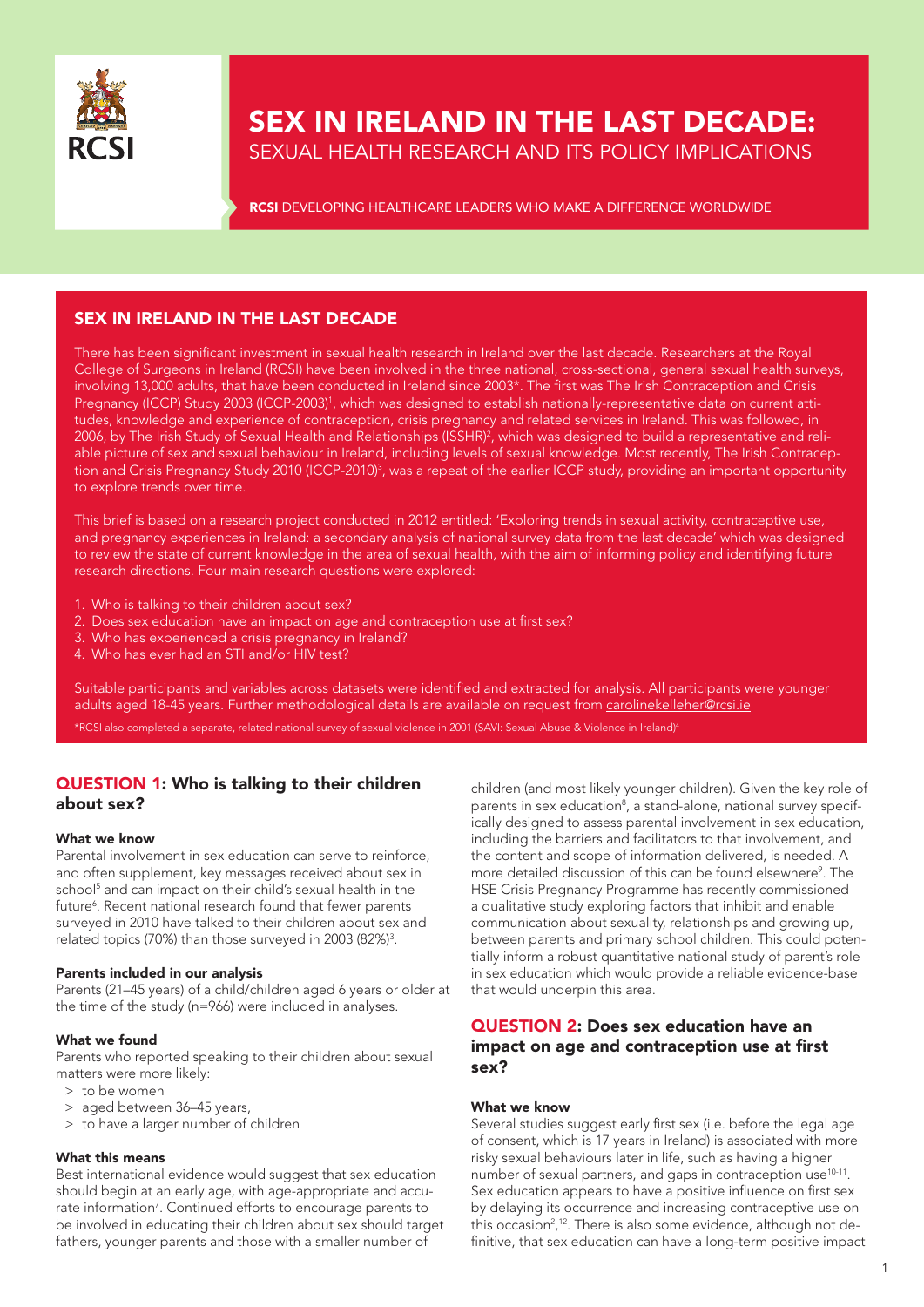on sexual health behaviours such as reducing the likelihood of an STI diagnosis and increasing the likelihood of STI testing in adulthood<sup>12</sup>.

#### Participants included in our analysis

Participants who reported ever having experienced heterosexual intercourse were included in the analyses ( $n = 2,861$ ).

#### What we found

- > Approximately 7 in 10 adults received sex education (at home and/or at school) while growing up (69%)
- > 26% of men and 16% of women had sex before the age of 17 years
- > Having a higher level of education (Leaving Certificate level or higher) was associated with older age at first sex
- > There was no association found between receiving sex education and age at first sex; however, adults who received sex education were more likely than those who did not, to use contraception the first time they had sex and be consistent contraception users over the last year
- > Using contraception at first sex also increased the likelihood of consistent contraception use in the last year.

#### What this means

Receiving sex education was associated with safer experiences of first sex. A lower level of education was associated with early first sex; therefore, early school-leavers may be more at risk. Using contraception at first sex appears to have a positive influence on contraception use later in life.

#### QUESTION 3: Who has experienced a crisis pregnancy in Ireland?

#### What we know

Preventing unplanned or unwanted pregnancies is a challenge internationally<sup>13</sup>, as unplanned births are associated with detrimental maternal health behaviours<sup>14</sup> and neonatal health outcomes<sup>15</sup>, and are costly for public health systems<sup>16</sup>. In ICCP-2010 over a third of women who had ever been pregnant reported a crisis pregnancy<sup>3</sup>, thus crisis pregnancy is a significant issue for Irish healthcare planners. Some of the main reasons that Irish women reported a pregnancy as a 'crisis' was that it was unplanned, they were too young or they did not feel ready. Other factors that became more prominent in the most recent study, were economic difficulties, perhaps reflecting social and economic changes in Ireland over the past decade<sup>17</sup>. In order to capture women's changing experiences over time it is important to track the factors associated with women experiencing a crisis pregnancy - and the outcomes of these crisis pregnancies - to ensure that policy direction and service provision accurately meet women's needs.

#### Women included in our analysis

Analyses included women aged 18-45 years (n=6502). From this, a sub-sample of women with a recent experience of crisis pregnancy (i.e. last 6 years) was also analysed (n=336).

#### What we found

- > More women in 2010 reported a recent crisis pregnancy compared to women surveyed in 2003
- > Comparisons across the three surveys found that women who reported a recent crisis pregnancy in 2010 were more likely to be in the older age group (34–45 years), be married, and have 2 or more children, compared to women with this experience from the earlier studies
- > Focusing on the women in the 2010 study alone, married women, women aged 18 to 35 years, and those with lower levels of education were more likely to report a recent crisis pregnancy
- > The proportions choosing parenthood in response to their crisis pregnancy remained almost the same between 2003

(71%) and 2010 (70%)

- > Those who opted for abortion increased slightly between 2003 (n=16) and 2010 (n=23). However, due to small numbers no further reliable conclusions can be drawn
- > Women who received sex education and used contraception at first sex were also less likely to report having experienced a recent crisis pregnancy.

#### What this means

Ireland has moved from a period of economic boom to a recession in the 7-year period between the first ICCP study in 2003 and the most recent one in 2010. These changes may be influencing how women feel about becoming pregnant and whether or not they view their pregnancy as a crisis. For example, a higher proportion of women in the older age group experienced a crisis pregnancy in 2010 than in 2003 or 2006. In line with this, in 2010, recent crisis pregnancies were also more common in married women and in those with 2 or more children than in the earlier studies. Although fewer younger women reported a recent crisis pregnancy in 2010 than in the earlier studies, in all the studies they were still more likely than their older and more educated study counterparts to have had this experience. Together these findings support the idea that crisis pregnancies can affect women of all ages, relationship statuses, and across all socio-economic groups. A key finding, important for both policy development around the provision of sex education and service planning, was that women who received sex education and used contraception at the time of first sex were less likely to report having experienced a crisis pregnancy.

#### QUESTION 4: Who has ever had an STI and/or HIV test?

#### What we know

The prevention and control of sexually transmitted infections (STIs), including human immunodeficiency virus (HIV), is an important public health issue that remains under-resourced and inadequately monitored globally<sup>18</sup>. Rates of notifiable STIs continue to rise in many countries<sup>19</sup>. For example, the most recent figures from Ireland indicate that there was a 60% increase in STIs notified over the last decade (2001–2011)<sup>20</sup>. National sexual health awareness campaigns in Ireland, encouraging the uptake of sexual health screening, have largely focused on adults aged 18-29 years and groups/individuals who engage in high-risk activities, such as men who have sex with men (MSM) or commercial sex workers<sup>21</sup>; however, no data exists on predictors of STI/HIV screening in Irish adults<sup>2</sup>. Contemporary information on the type of people who do and do not engage in sexual health screening would be helpful to inform service planning and a timely contribution to planned release of the first national sexual health strategy by the Irish government.

#### Participants included in analysis

Analyses included adults who had ever had sexual intercourse, aged 18–45 years (n=7308). Women who reported STI and/or HIV screening as a routine aspect of their pregnancy-related care were not included.

#### What we found

- > The average number of sexually active years for this group was approximately 13
- > Approximately 25% of adults (n=1811) reported ever having had a STI and/or HIV test, and this proportion was larger in ICCP-10 (56%) than in ISSHR (44%).
- > Women were approximately 1.5 times more likely to have been tested than men
- > Respondents were also more likely to have reported a history of STI/HIV testing if they had a higher level of education, were from managerial and professional social classes, lived in an urban location or had been sexually active for longer
- > STI/HIV testing was reported less often by married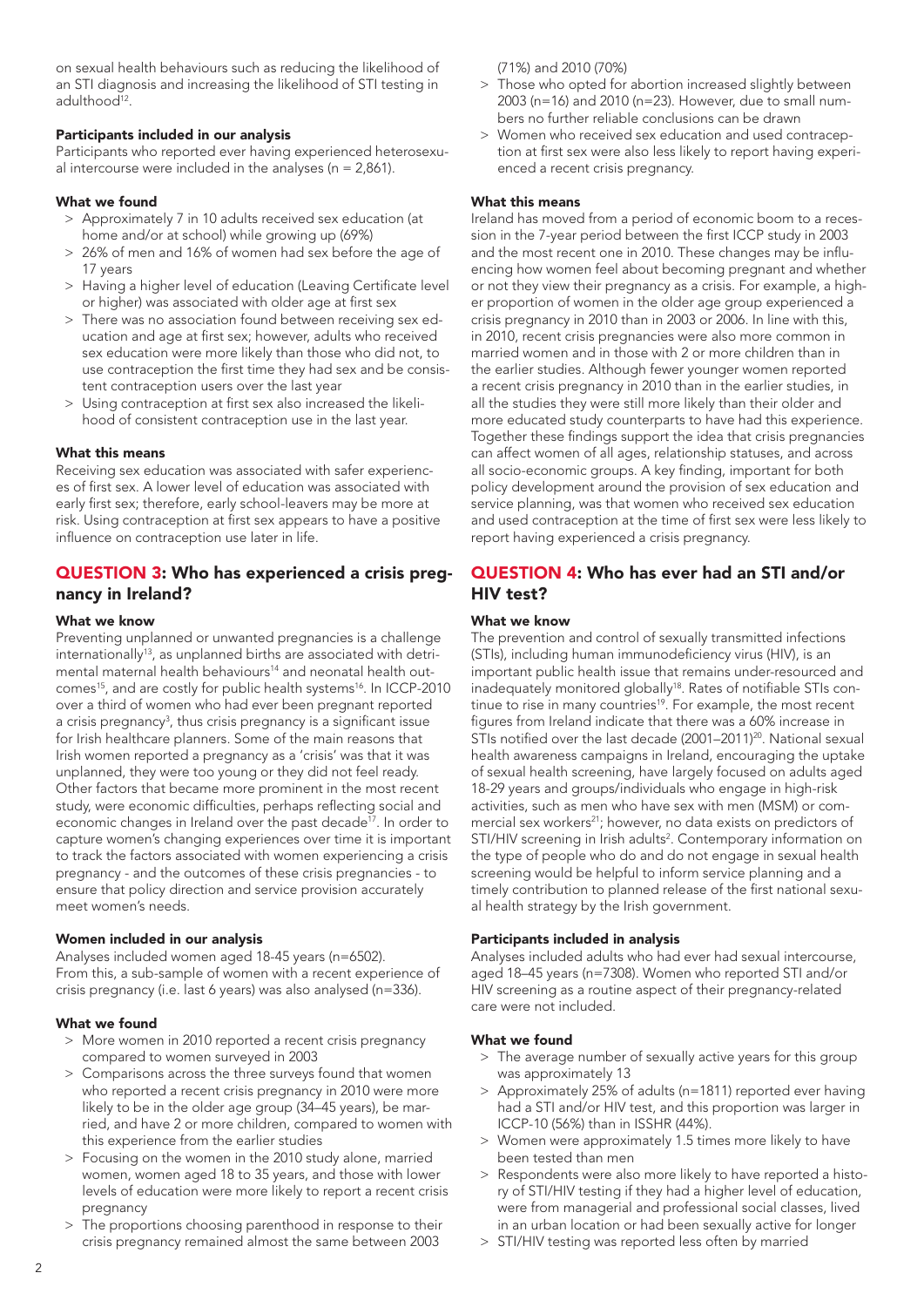individuals, heterosexual respondents and by respondents who reported using contraception on the occasion of first sex

> Reporting receiving sex education while growing up was not associated with higher or lower STI/HIV testing.

#### What this means

These findings present a snapshot of adults living in Ireland who have and have not engaged in STI and/or HIV screening in the past. However, information on when, where and why they engaged in this testing remains unknown and this limits the conclusions that can be drawn. Differences found between demographic groups could reflect more health-conscious/seeking behaviour among certain groups, or increased risk behaviour, which has been found to be associated with STI testing<sup>22</sup>. The higher levels of STI and/or HIV screening in homosexual and bisexual respondents are perhaps reflective of targeted awareness campaigns in these communities. Differences in STI screening rates over time need to be investigated further; although increases in service provision in the time period between studies could offer one explanation. The association between contraception use on the occasion of first sex and a decreased likelihood of STI/HIV screening can be used to inform targeted preventative strategies that encourage protective behaviours throughout the lifespan.

#### Recommendations from the RCSI research team

- 1. Sex education was associated with safer experiences of first sex, more consistent contraception use, and reduced likelihood of crisis pregnancy. These findings support the need for a sustained focus across the health, education and voluntary sectors on the delivery of evidence-informed, age appropriate Relationships and Sexuality Education (RSE) for children and young people of all ages in the school, home and community settings.
- 2. Broader research identifies certain groups who are more vulnerable to early first sex (e.g. young people from disadvantaged socio-economic groups, early school leavers). Targeting vulnerable children and young people with age appropriate RSE in the school, home, and community should be priority.
- 3. Parents and guardians need to be encouraged, supported and provided with the appropriate tools to provide age appropriate sex education for their children. The health education and voluntary sector should also target parents (e.g. younger parents, fathers) who are less likely to engage in this type of education with their children.
- 4. Given the broad range of women who experience crisis pregnancies, as per the national strategy on crisis pregnancy<sup>23</sup>, high quality crisis pregnancy, and post abortion counselling services need to be sustained in order to effectively respond to the needs of all women, and availability of these services widely promoted.
- 5. A greater understanding of the reasons why there are differences between demographic groups in terms of STI/HIV testing is needed. This could inform the development of integrated preventative strategies, alongside the provision of STI and/or HIV screening services.
- 6. In response to the overall findings, it is essential that people living in Ireland are aware of the sexual health prevention and support services available to them, both locally and nationally. It is also essential that they can access up-to-date and accurate sexual health information and services easily.
- 7. The knowledge gaps identified by our research would support the call by the Royal College of Physicians of Ireland Policy Group on Sexual Health<sup>24</sup> for a national evidence-based STI screening policy with clear national guidance on the indications for STI screening.
- 8. Further nationally representative research on sexual behaviour, patterns of contraception use, and reasons for STI/HIV testing etc. is critical in order to: record improvements and changes; inform planning and future actions; and the allocation of resources. For example, we need to explain and understand the reported increase in STI/HIV screening between 2010 and 2004/2005. Further research would help identify whether this reflects a promising trend in awareness and surveillance, or highlights a concern regarding increasingly risky sexual behaviours.

#### **REFERENCES**

- 1. Rundle K, Leigh C, McGee H, Layte R. *Irish Contraception and Crisis Pregnancy [ICCP] Study. A survey of the general population. Dublin:* Crisis Pregnancy Agency, 2004.
- 2. Layte R, McGee H, Quail A, Rundle K, Cousins G, Donnelly C, et al. *The Irish Study of Sexual Health and Relationships*. Dublin: Crisis Pregnancy Agency, Department of Health and Children, 2006.
- 3. McBride O, Morgan K, McGee H. *Irish Crisis Pregnancy and Contraception Study 2010 (ICCP-2010): A survey of the general population*. Dublin: HSE Crisis Pregnancy Programme, 2012.
- 4. McGee H, Garavan R, deBarra M, Byrne J, Conroy R. *The SAVI Report. Sexual Abuse and Violence in Ireland*. Dublin: Liffey Press & Dublin Rape Crisis Centre, 2002.
- 5. O' Higgins S, Galvin M, Kennedy C, Nic Gabhinn S, Barry, M. *The implementation of SPHE at post-primary school level: A case study approach*. Galway: National University of Ireland, Galway, 2007.
- 6. Walker JL. *Parents and sex education looking beyond 'the birds and the bees'*. Sex Education 2004;4(3):239-254.
- 7. United Nations Educational, Scientific and Cultural Organisation. International Guidelines on Sexuality Education: An evidence informed approach to effective sex, relationships and HIV/STI education. Paris, France: UNESCO, 2009.
- 8. Yu J. Sex education beyond school: implications for practice and research. *Sex Education* 2010; 10(2): 187-199.
- 9. Kelleher C, Boduszek D, Bourke A, McBride O, and Morgan K. Parental involvement in sexuality education: Advancing understanding through an analysis of findings from the 2010 Irish Contraception and Crisis Pregnancy Study. *Sex Education* 2013;13(4): 459-469.
- 10. Sandfort TGM, Orr M, Hirsch JS, Santelli J. Long-term health correlates of timing of sexual debut: results from a national US study. *American Journal of Public Health* 2008;98(1):155-61.